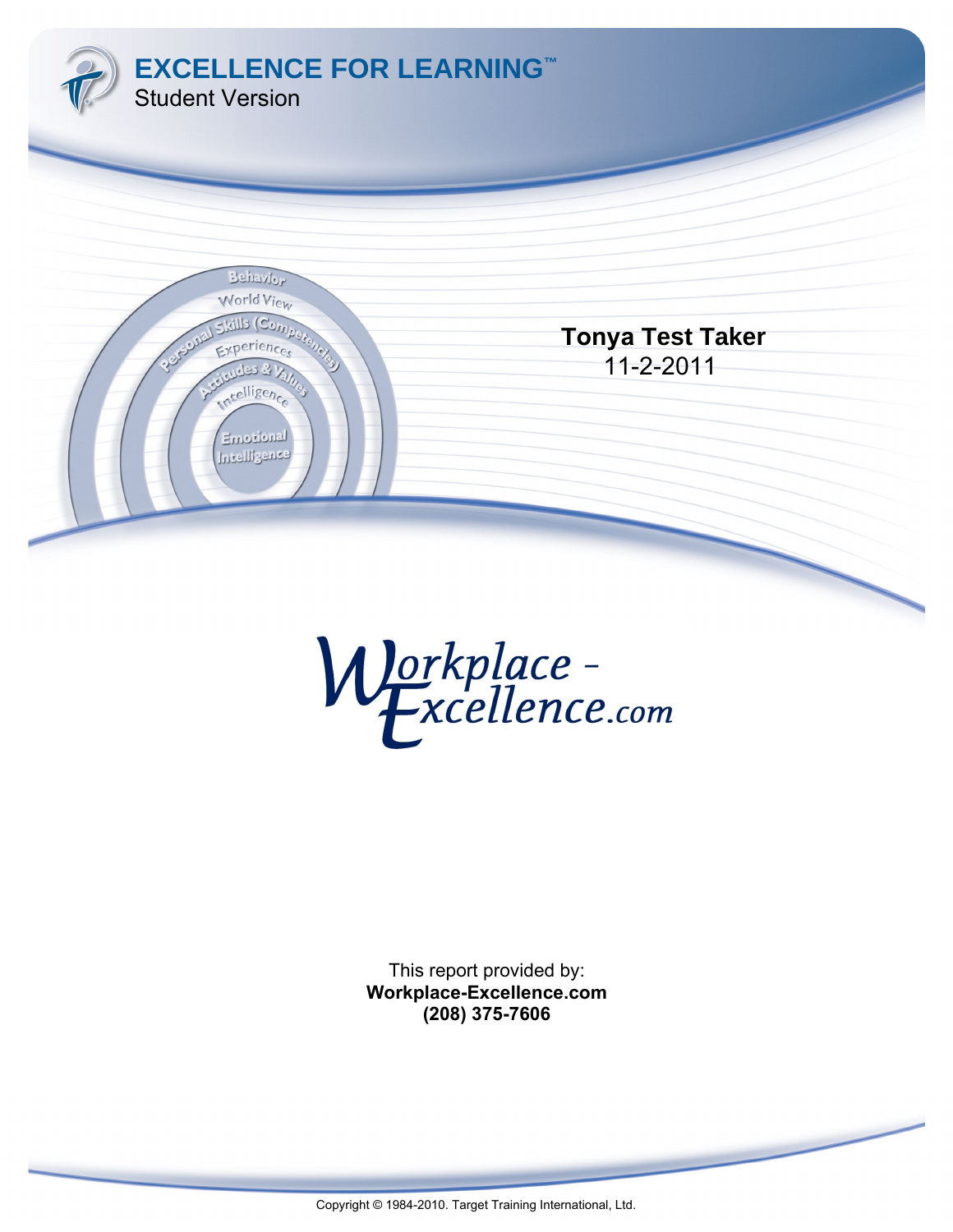

Successful communication with others involves skills that are developed through practice and effort. It is a process that must include the active participation of each person involved.

This program was developed to help each person achieve the following objectives:

- 1) To identify and understand your natural behavioral style
- 2) To understand and appreciate other styles
- 3) To improve your communication with others

The key areas identified in this report are:

- a. The kinds of activities you like, and how you do them
- b. How you like to communicate
- c. Study tips

Identify those statements that are most important to you, and WHY. REMEMBER: Effective communication requires a commitment from everyone concerned!



208-375-7606 Workplace-Excellence.com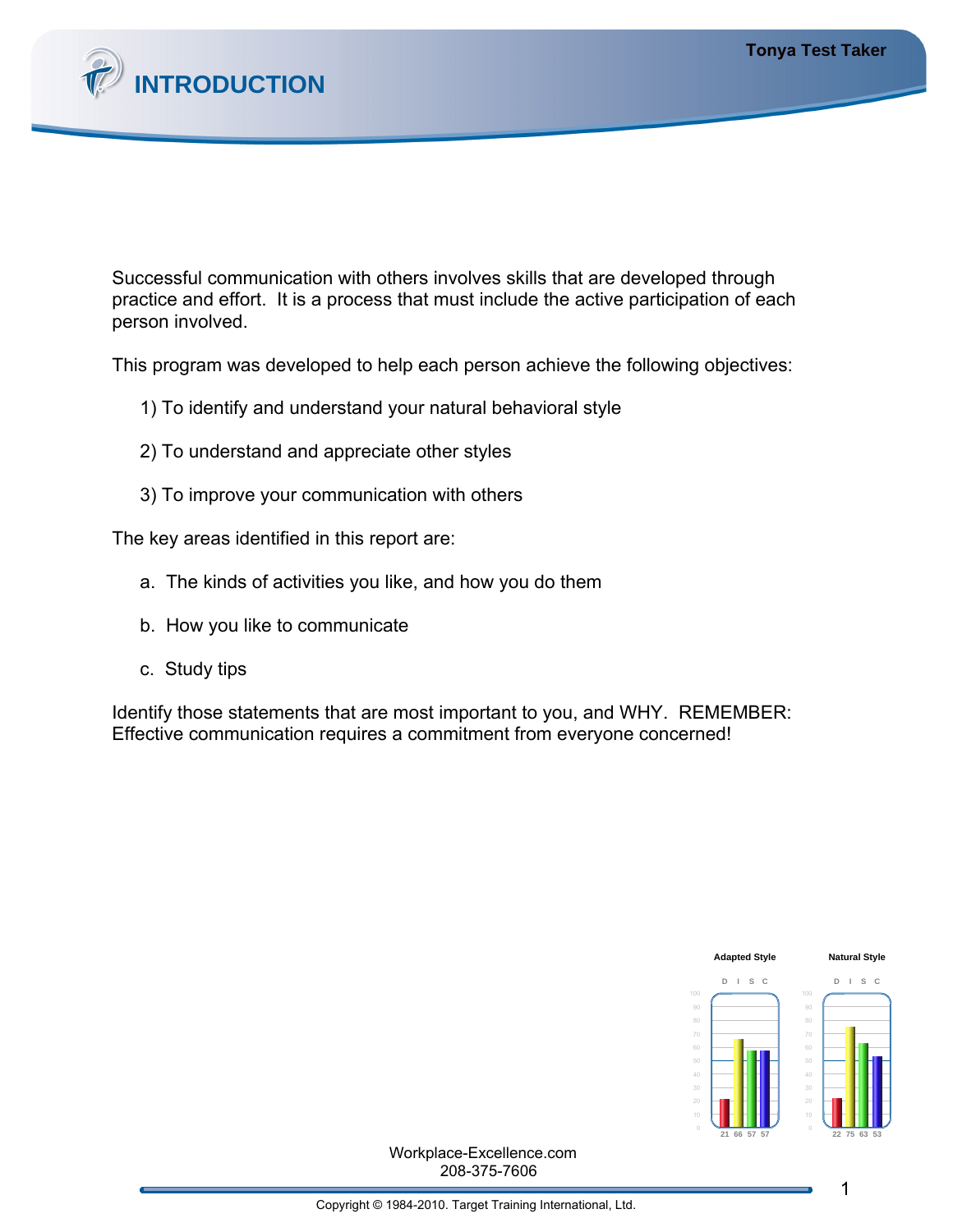

Understanding yourself and others is the first step toward developing effective communication. Based on T*onya'*s responses, the report has selected statements to provide a basis for understanding her behavior. Read each statement and discuss it with other family members. Eliminate any statement which EVERYONE agrees does not apply.

- $\bullet$  I like to play with other people.
- **I** sometimes become very cooperative when I ask to do something for myself.
- **I** have many friends because they always have a good time around me.
- **I am a big dreamer and sometimes have bigger dreams than I can** fulfill.
- **I** always look for the good in people and things.
- $\bullet$  I tend to talk smoothly and readily.
- As a baby sitter, I may have trouble disciplining the children.
- **•** I'm good at generating enthusiasm in other people.
- **I** prefer conversation that is stimulating, fun-loving and fast-moving.
- $\bullet$  I like others to use my name when talking to me.
- Sometimes I may be so excited about what I have to say that I forget and interrupt people while they are talking.
- $\bullet$  I can be called a talker.
- **I** sometimes trust my friends too much and get into trouble because they let me down.
- **I** like attention and sometimes show off to get this attention.
- **I** can be quickly aroused and highly excited by those who influence me.
- $\bullet$  I like to be seen as the life of the party.



208-375-7606 Workplace-Excellence.com

Copyright © 1984-2010. Target Training International, Ltd.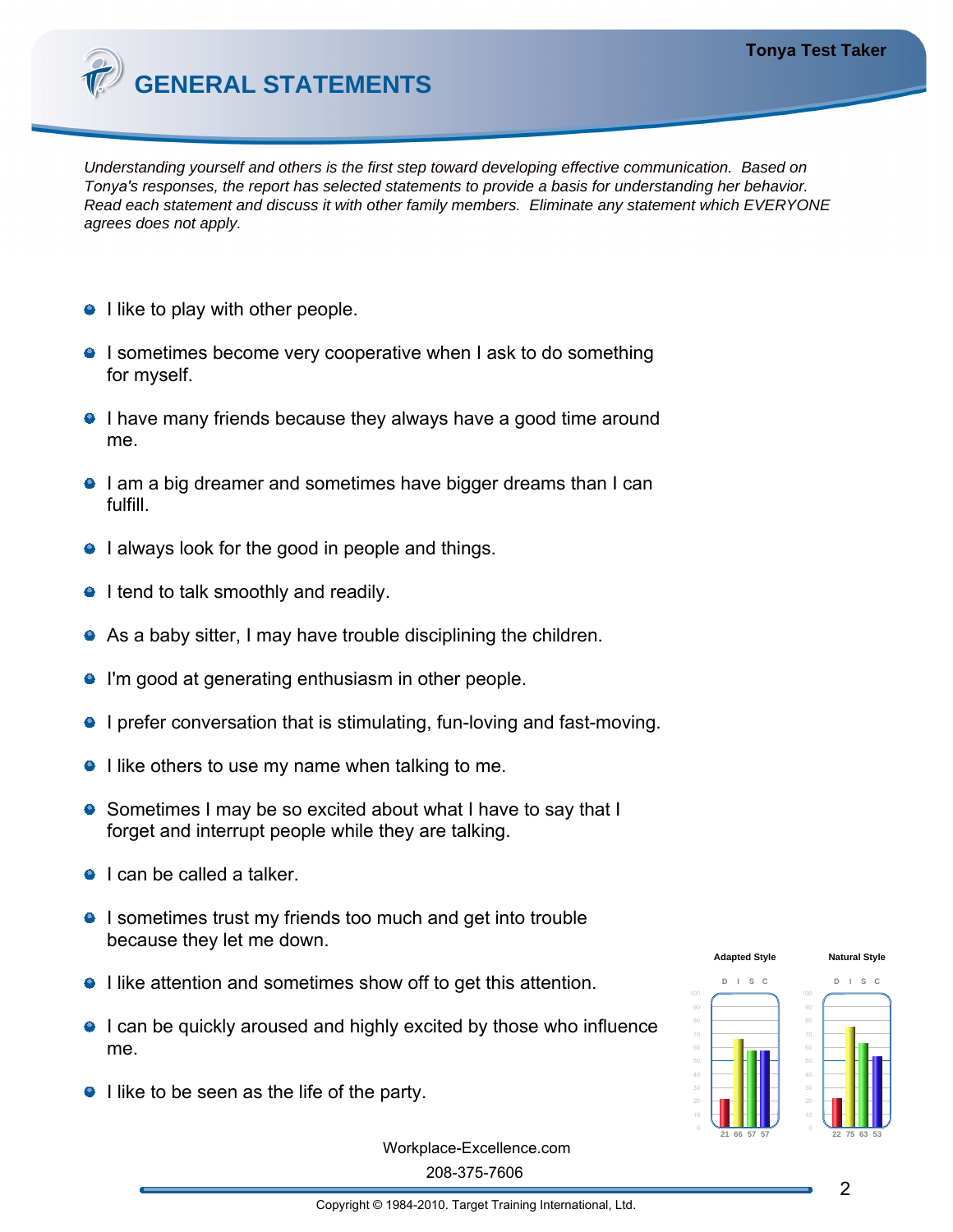

- I like to gain attention from others by talking.
- **I** get very impatient when I am waiting for other family members to do things for me or with me.
- **I** like to be seen as flexible and sometimes I am so flexible I get into trouble.
- When you are talking I sometimes am thinking about other things and don't always hear exactly what you said.
- I like to win when I play games; however, if I lose I can still see the good side.
- I like an environment where I can sell my ideas.
- **I** sometimes laugh and giggle because I am easily excited.
- Although I like to talk a lot, I'm sometimes afraid to talk in front of a large group.
- **I** want to be trusted by other family members.



Workplace-Excellence.com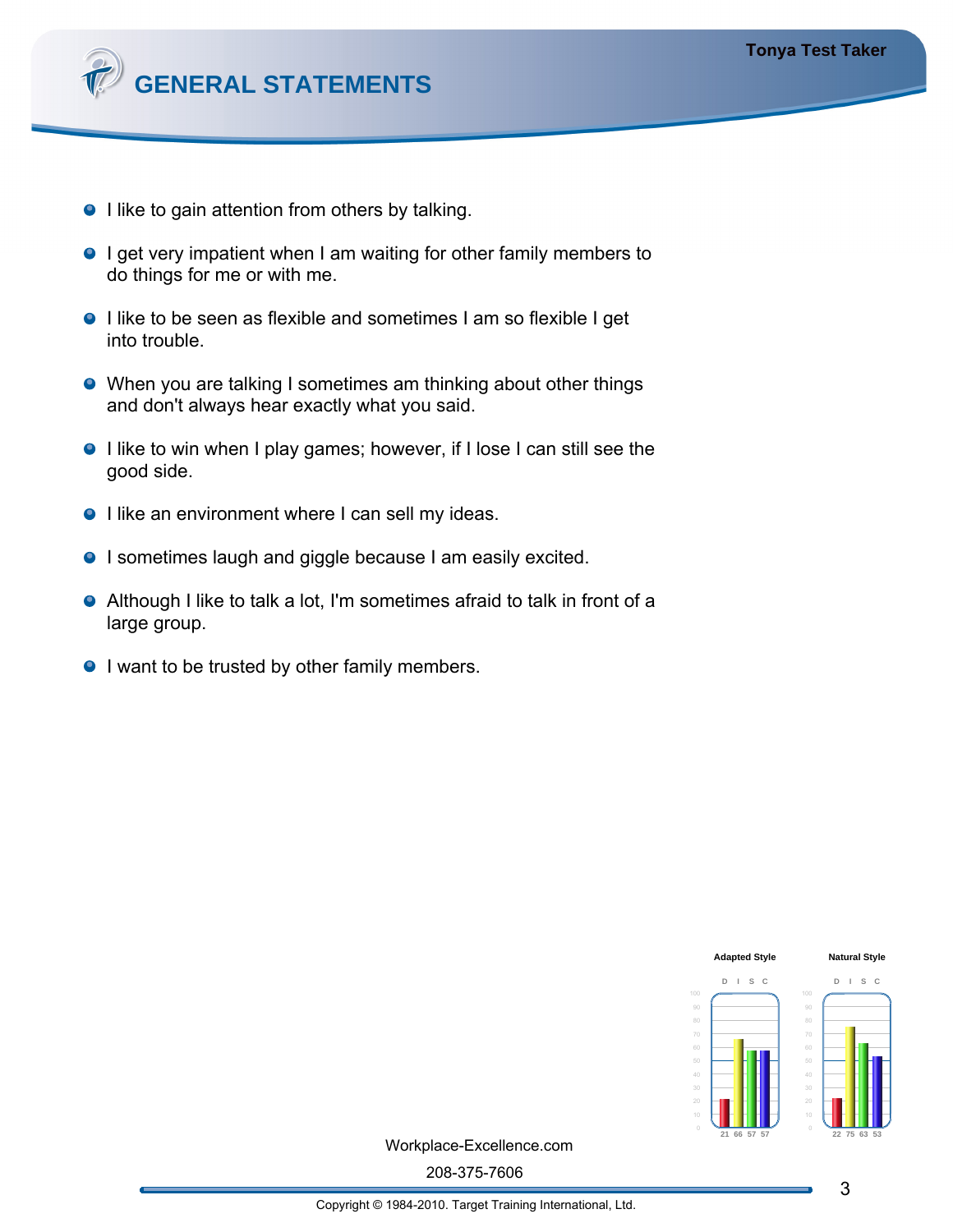

This section of the report provides methods for communicating with *Tonya*. Read and discuss each statement. Identify those statements which are most important to *Tonya*. Share these statements with other family members. Make a list and practice using them in your daily communication with Tammy.

- **Give a time table for the completion of projects. Be realistic.**
- Allow her time to think.
- **•** Talk about her goals and opinions.
- Be careful you don't intimidate with your size, position or tone of voice. When intimidated she will not feel free to share what you need to hear.
- **O** Be sincere.
- **P** Plan interaction that supports her dreams and goals. Lead conversation to a plan that will result in achieving her dreams or goals.
- **•** Take your time and be persistent.
- Be accurate and realistic with your comments.
- Plan time for relating and socializing.
- **Provide a warm, friendly environment.**
- **Encourage her to write down her goals and the action needed to** achieve them.
- **•** Provide ideas for the action needed to achieve her goals.



Workplace-Excellence.com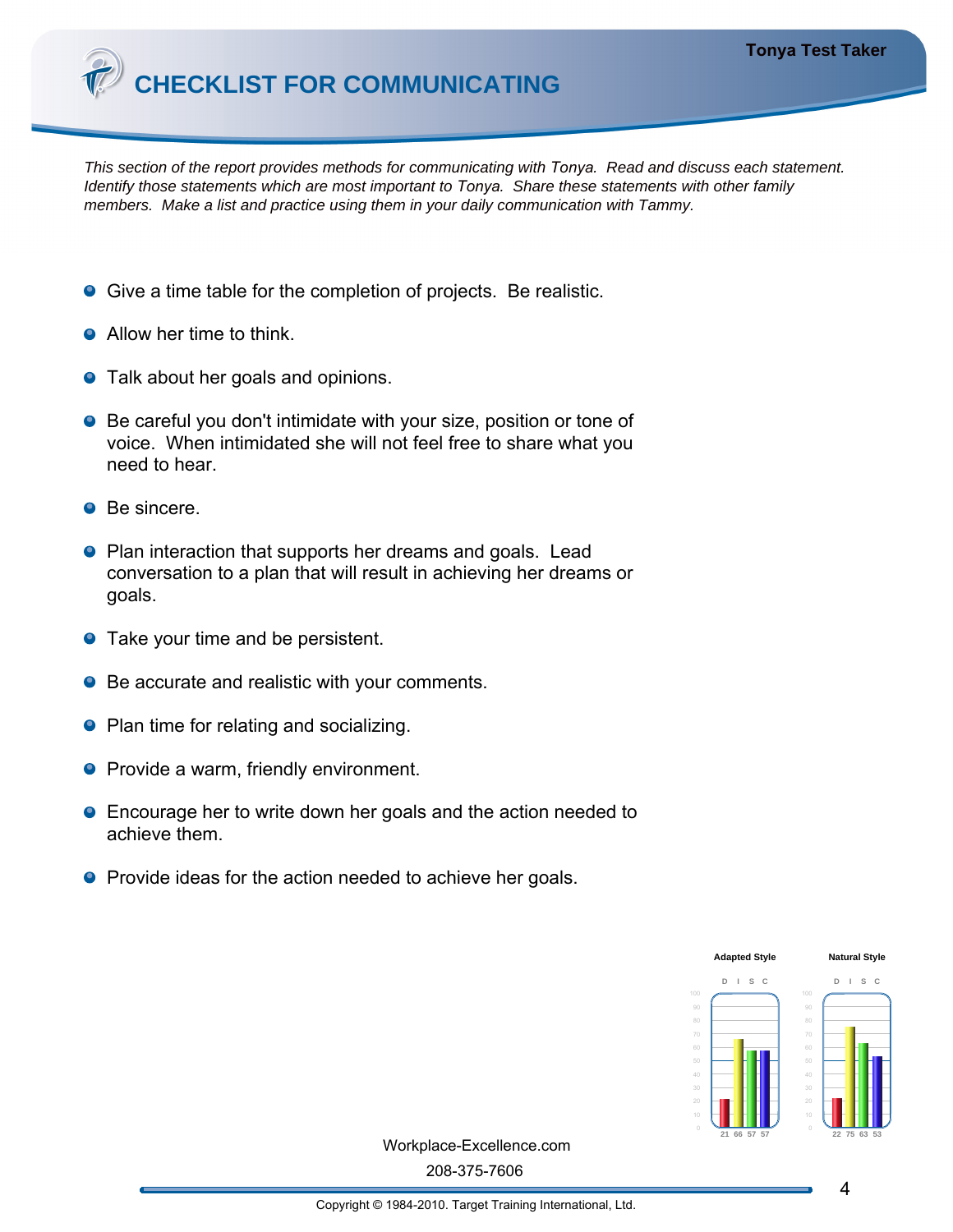

This section of the report lists the things NOT to do when communicating with *Tonya*. Read each statement and identify those that result in frustration or ineffective communication. Share them with all family members so they can refrain from using these methods.

- Don't be unrealistic with deadlines.
- Don't be cool and distant. She prefers a warm, friendly environment.
- **O** Don't speak when your thoughts are not organized.
- Don't leave decisions hanging in the air.
- **O** Don't leave instructions open for interpretation. Remember, she will take the risk to show you the loopholes.
- **O** Don't talk down to her.
- **O** Don't overcontrol the conversation. Remember, she likes to talk.
- **O** Don't make promises you cannot deliver or have no intention of delivering.
- **O** Don't force her to make a quick decision. She needs time to think it through.



Workplace-Excellence.com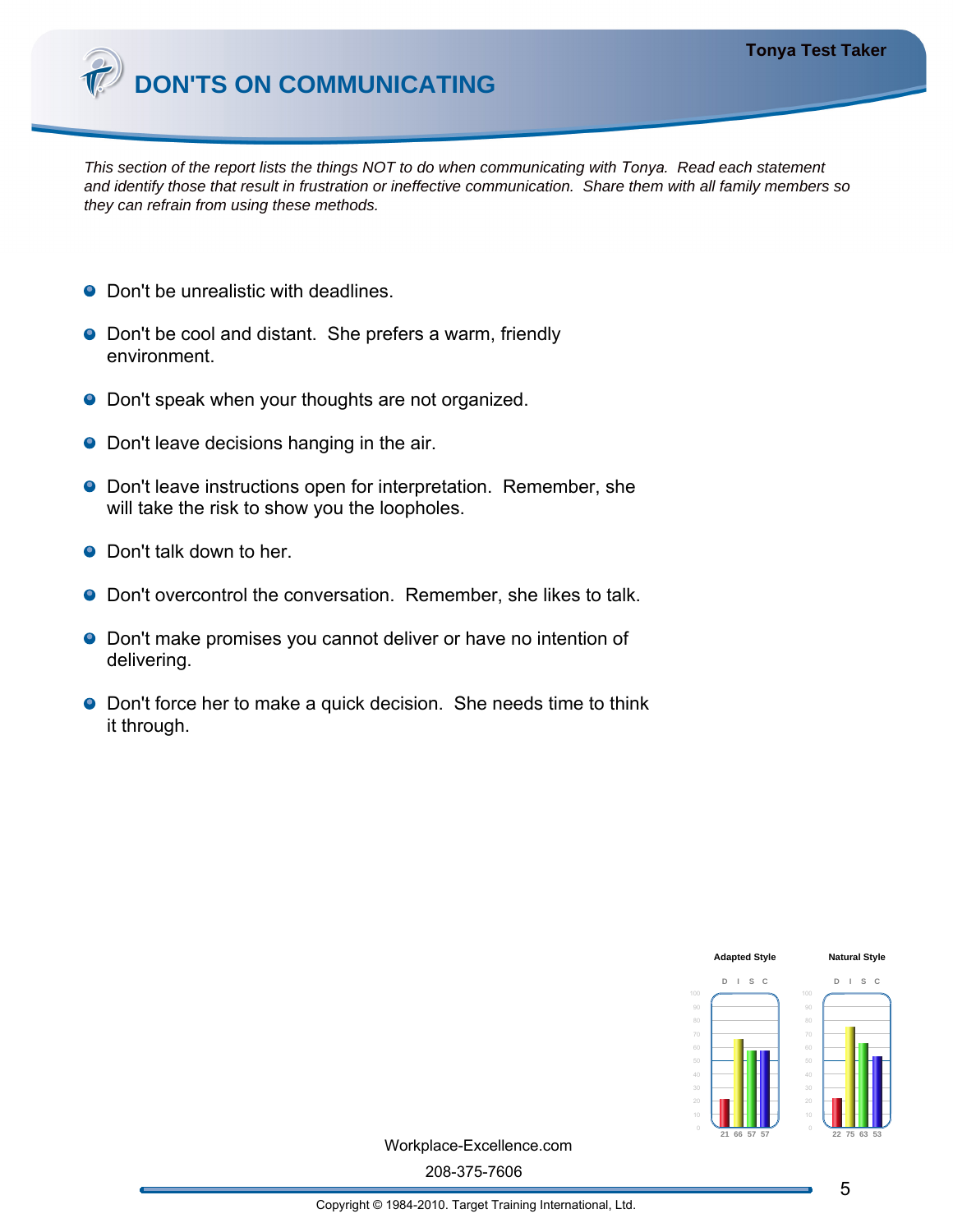

After reading your study tips, select two or three tips and incorporate the ideas into your studying habits.

- **•** Study or review just before class starts.
- **•** Take vigorous notes.
- Review notes from previous class to prepare yourself for the class.
- **O** Don't doodle.
- Listen for ideas and the facts to support the idea.
- **•** Don't let others invade your study time.
- **•** Analyze your time and see how you are spending it.
- Review your notes after class.
- Ask questions on things you are unsure about.
- Set Goals that challenge your abilities.
- Use short sentences when taking notes leave out unnecessary words.



208-375-7606 Workplace-Excellence.com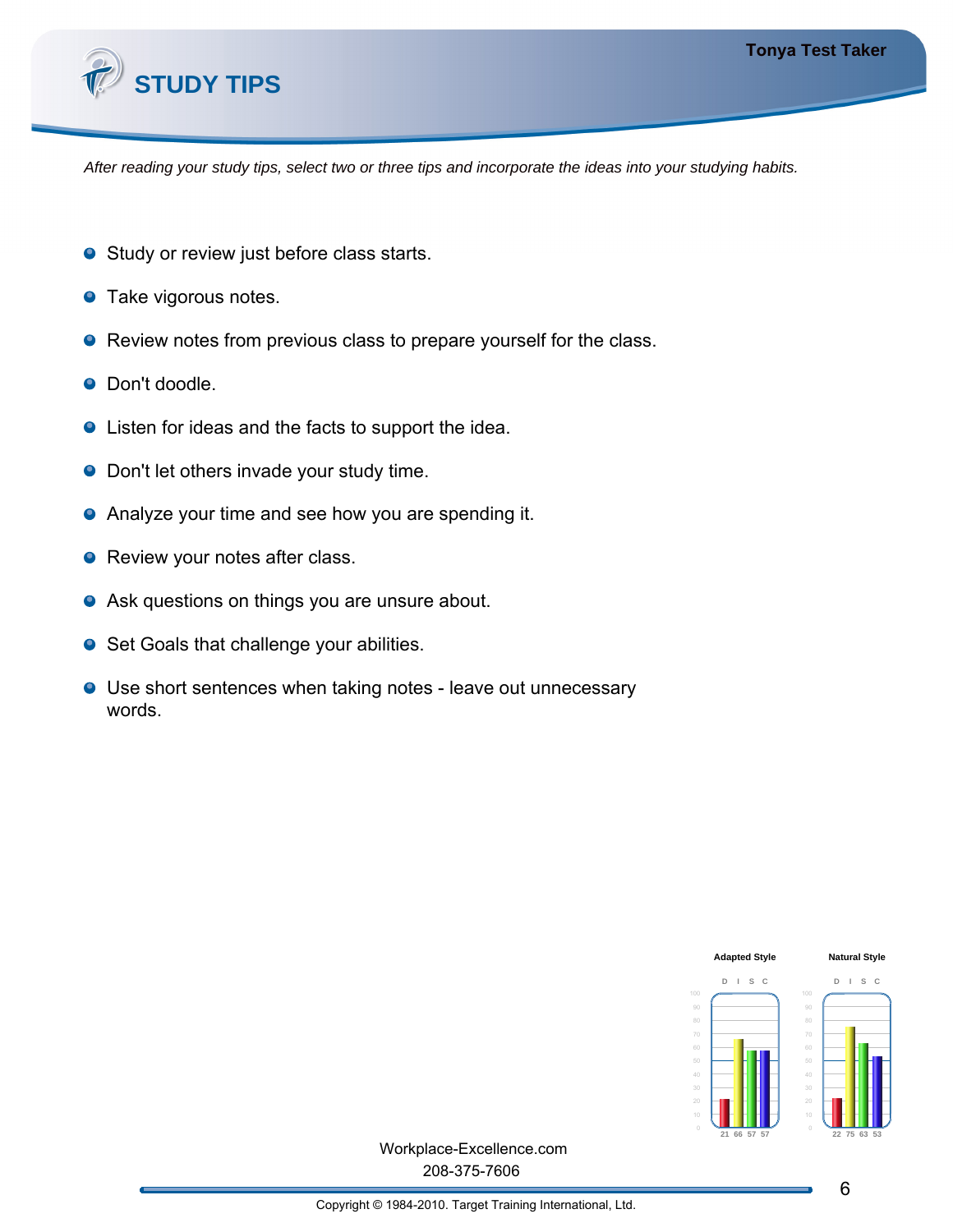

## **Tonya Test Taker**

11-2-2011







Norm 2011 R4

Workplace-Excellence.com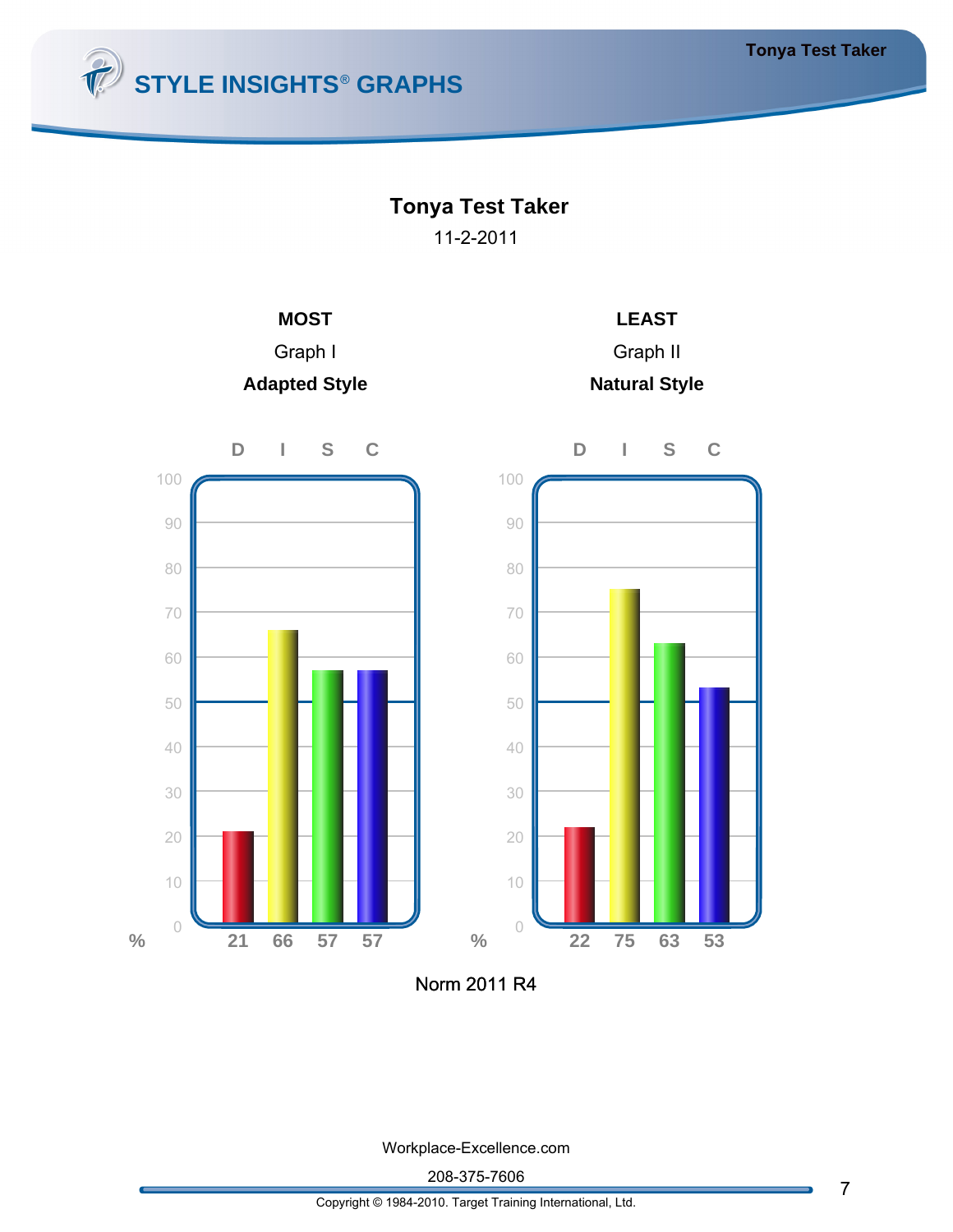

The Success Insights® Wheel is a powerful tool popularized in Europe. In addition to the text you have received about your behavioral style, the Wheel adds a visual representation that allows you to:

- View your natural behavioral style (circle).
- **•** View your adapted behavioral style (star).
- Note the degree you are adapting your behavior.
- **If you filled out the Work Environment Analysis, view the relationship of your behavior to** your job.

Notice on the next page that your Natural style (circle) and your Adapted style (star) are plotted on the Wheel. If they are plotted in different boxes, then you are adapting your behavior. The further the two plotting points are from each other, the more you are adapting your behavior.

If you are part of a group or team who also took the behavioral assessment, it would be advantageous to get together, using each person's Wheel, and make a master Wheel that contains each person's Natural and Adapted style. This allows you to quickly see where conflict can occur. You will also be able to identify where communication, understanding and appreciation can be increased.

Workplace-Excellence.com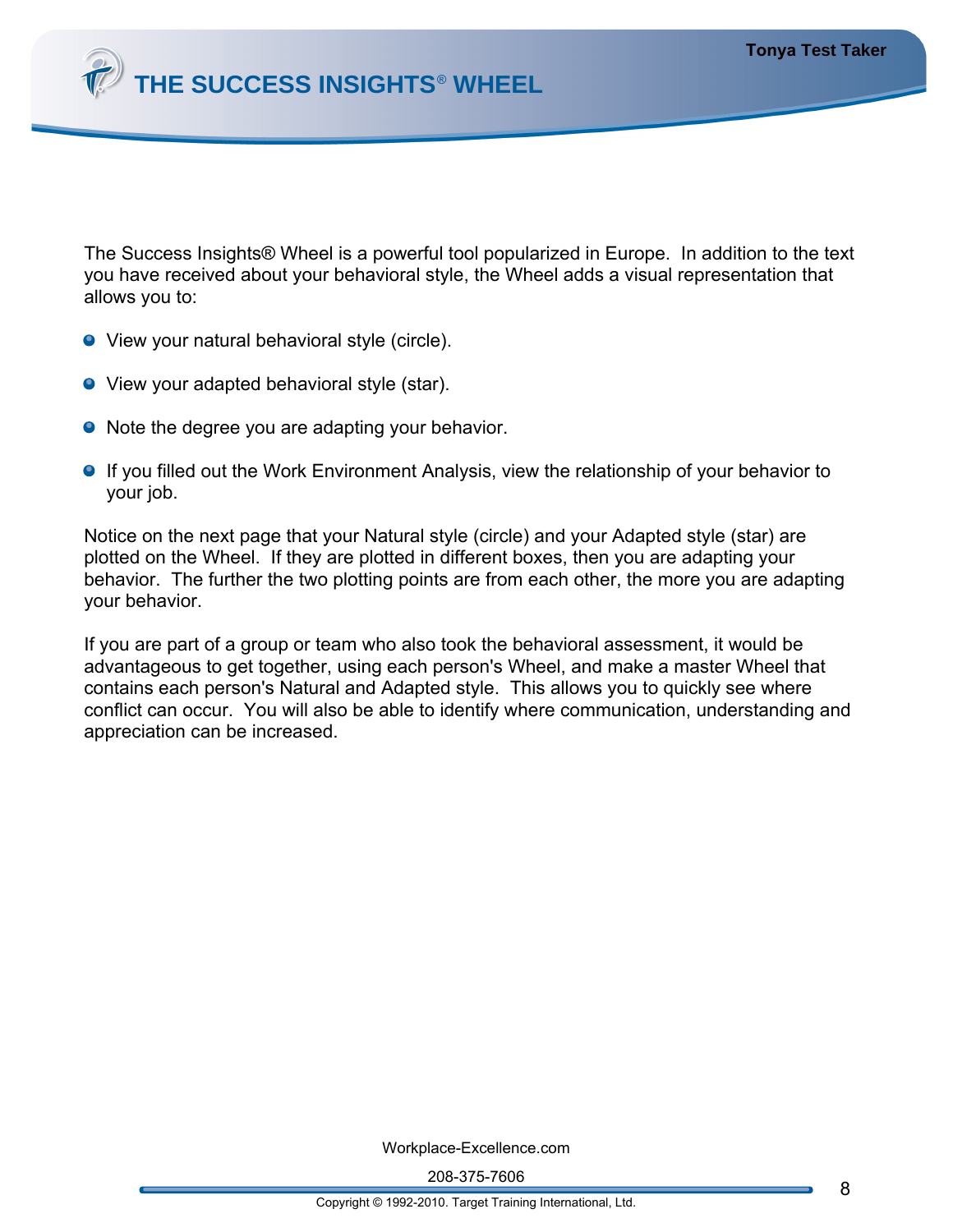

**Tonya Test Taker** 11-2-2011

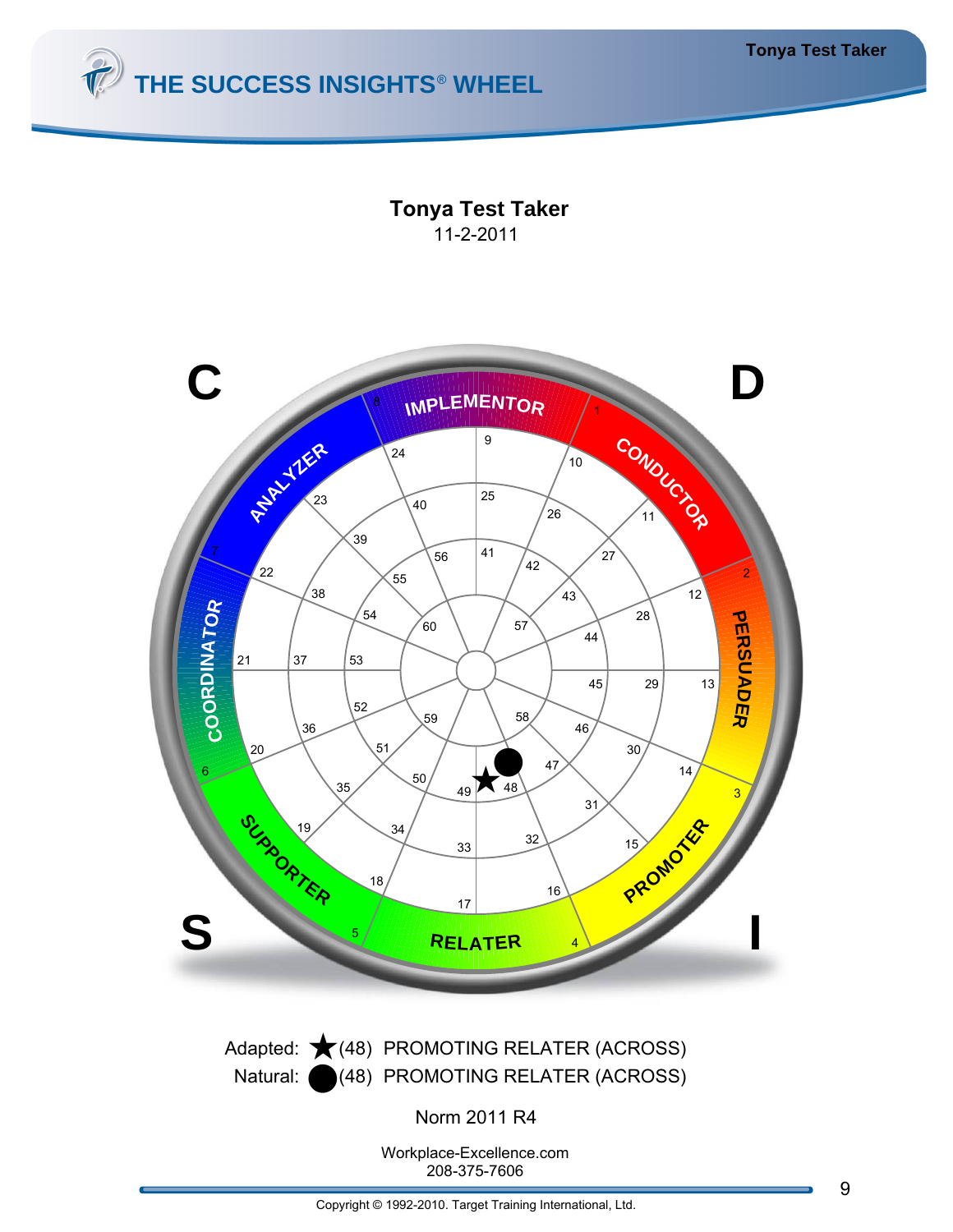

**Workplace-Excellence.com 208-375-7606**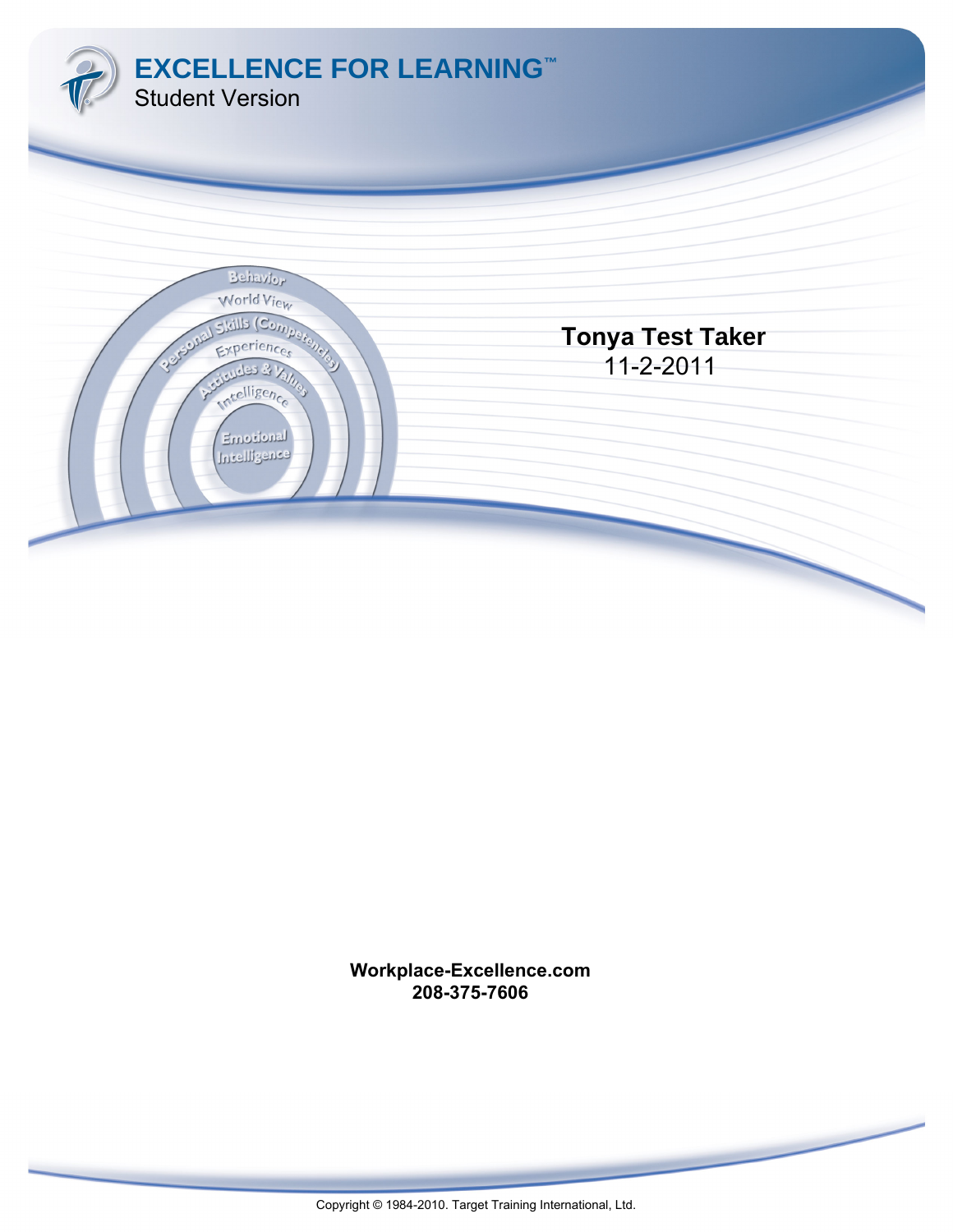

Today's workplace is in constant change. As a result, careers are changing to keep pace. The average person can expect to change careers 5 times during their working life. That does not take into account the average 2-4 job changes within each career. Given this reality, it becomes more important than ever to make informed career decisions. There is no better preparation for career changes than in-depth knowledge of your own talents and how you can maximize them to succeed.

The Job Indicator section of your report has been developed to assist you in matching your natural behavioral design "talents" to jobs. This section will guide you through jobs that best match your behavioral design based on the education level you selected at the beginning of the assessment process. The job list is prioritized with your best behavioral design match at the education level you selected at the top. This will assist you in making informed career choices based on what best suits your natural behavioral design.

Research suggests that over 50% of people at work hold jobs that do not suit them behaviorally and they are neither fully motivated nor satisfied with their contribution. The good news is the closer the behavioral demands of the job match your own natural behavior, the more satisfaction and personal reward you will find in your work.

It is difficult if not impossible to incorporate in this report all the information on the subject of job content and career planning. There are websites available that cover these topics and will give you additional insights into the jobs listed in this section. The websites are the O\*NET Occupational Information Network: http://online.onetcenter.org and the US Dept. of Labor, Employment & Training Administration: www.doleta.gov/programs/onet.

Workplace-Excellence.com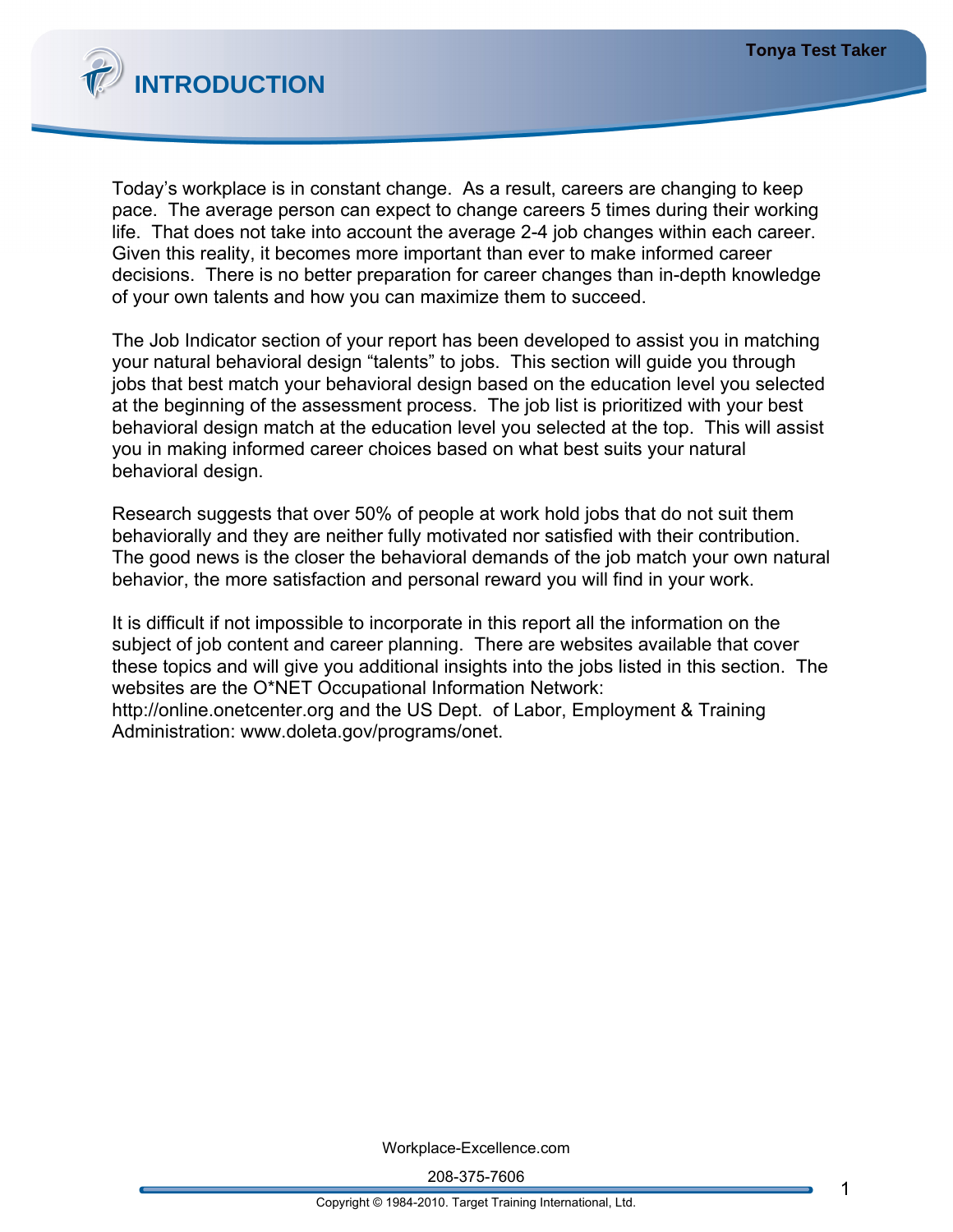

- CODE OCCUPATION
- 51-3011 Baker
- 35-3011 Bartender
- 43-3011 Bill and Accounts Collector
- 41-2011 Cashier
- 39-9011 Child Care Worker
- 39-6012 Concierge
- 41-2021 Counter and Rental Clerk
- 43-5031 Dispatcher
- 27-1023 Floral Designer
- 39-3011 Gaming Dealer
- 43-4081 Hotel, Motel and Resort Clerk
- 43-4161 Human Resources Assistant
- 33-9092 Lifeguard, Ski Patrol other recreational protective service worker
- 43-4151 Order Clerk
- 37-2021 Pest Control Worker
- 41-9011 Product Promoter & Demonstrator
- 43-4171 Receptionist and Information Clerk
- 21-1093 Social & Human Services Assistant
- 25-9041 Teacher Assistant
- 43-3071 Teller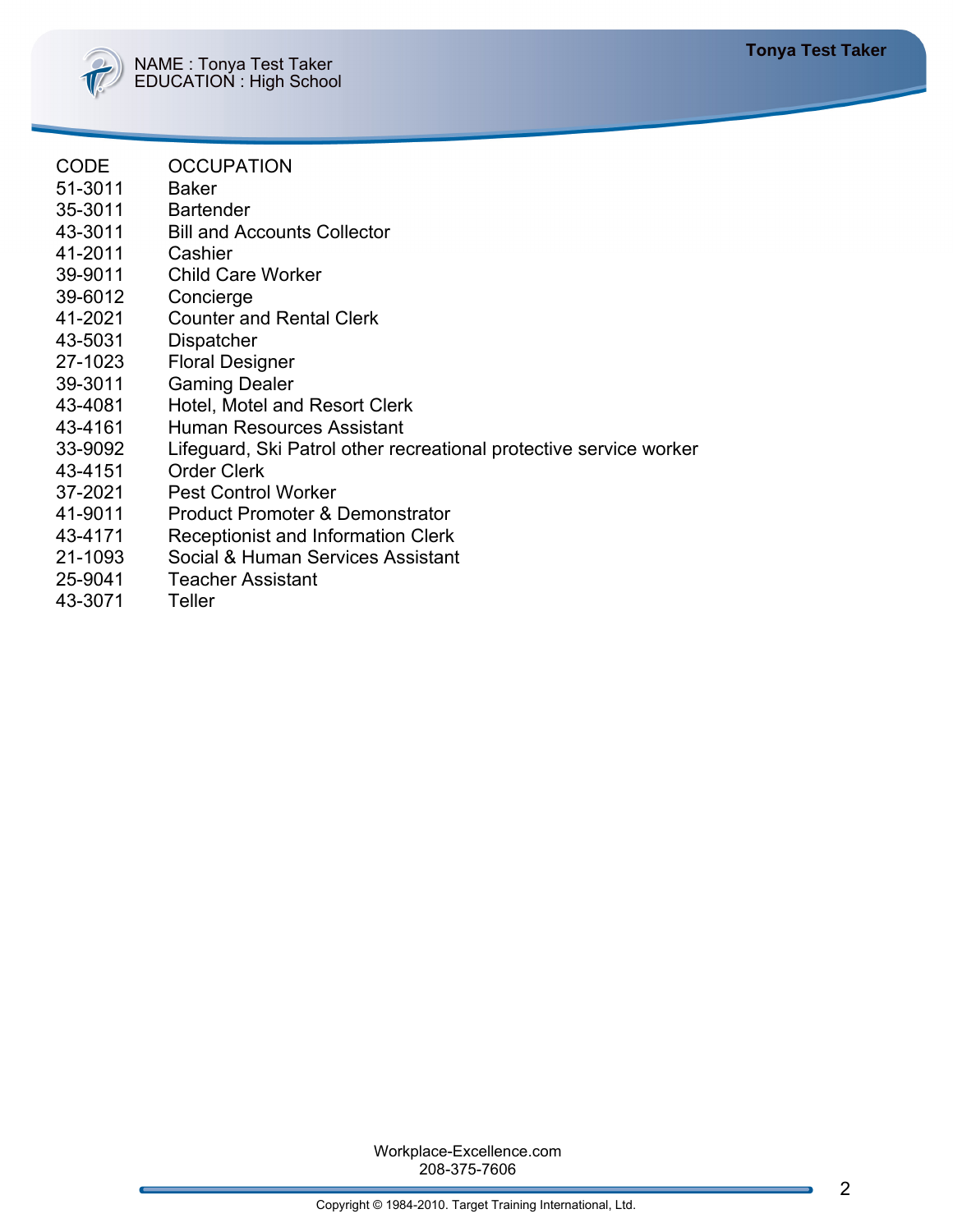| CODE    | <b>OCCUPATION</b> |
|---------|-------------------|
| 57 5811 | A 0 A             |

- 27-2011 Actor & Actress 29-9091 Athletic Trainer
- 39-5011 Barber & Cosmetologist
- 49-2011 Computer Teller/Office Machine Repairer
- 43-4051 Customer Service Representative
- 29-2021 Dental Hygienist
- 29-1031 Dietician & Nutritionist
- 49-2094 Electrical and Electronic Repairer
- 39-9031 Fitness Trainer
- 39-6031 Flight Attendant
- 11-9061 Funeral Director
- 49-2097 Home Entertainment Installer & Repairer
- 27-1025 Interior Designer
- 29-2061 LPN (Licensed Practical Nurse)
- 31-9011 Massage Therapist
- 29-2011 Medical & Clinical Lab Technician
- 31-9092 Medical Assistant
- 27-2042 Musician, Singer
- 43-1011 Office and Administrative Support
- 37-2021 Pest Control Worker
- 27-4021 Photographer
- 33-3051.01 Police Patrol Officer
- 27-3031 Public Relations Specialist
- 41-9022 Real Estate Sales Agent
- 39-9032 Recreational Worker
- 29-1111 Registered Nurse
- 41-2031 Retail Salesperson
- 21-1093 Social & Human Services Assistant
- 25-9041 Teacher Assistant
- 25-1053 Teacher, Post-secondary Environmental Science
- 25-2011 Teacher, Preschool
- 25-2031 Teacher, Secondary
- 41-3041 Travel Agent
- 17-2199.10 Wind Energy Engineer